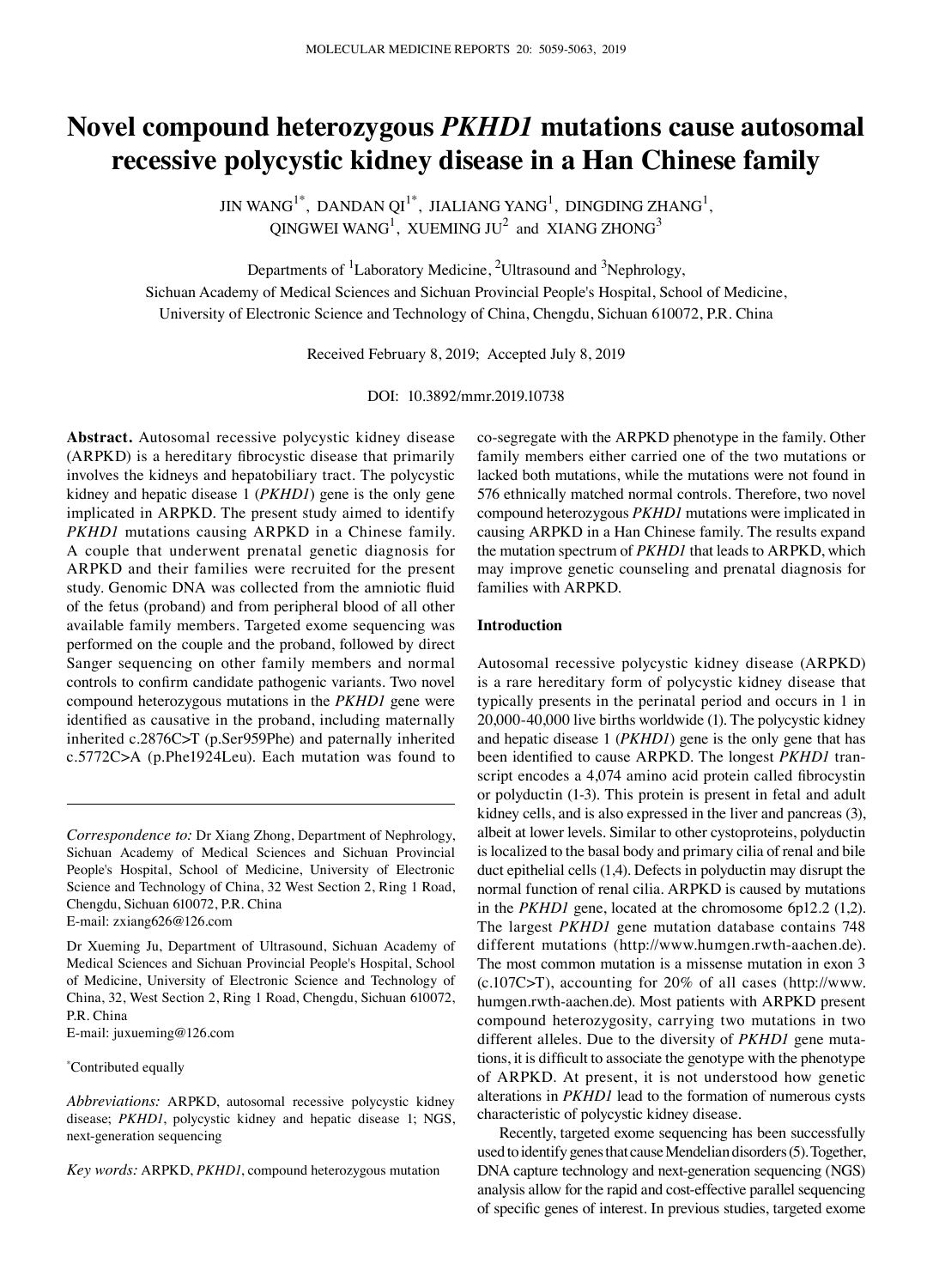sequencing has been used as a tool for the molecular diagnosis of ARPKD (1,5,6). Using this approach, the present study identified two novel compound heterozygous mutations in the *PKHD1* gene causing ARPKD in a Chinese family.

## **Materials and methods**

*Subjects.* A couple (age, 26 and 27) that underwent prenatal genetic diagnosis for ARPKD were recruited from Sichuan Provincial People's Hospital for the present study (Fig. 1). The patients, one male and one female, were recruited in July 2016. All the subjects underwent comprehensive examinations and had no other related diseases. The present study was approved by the Institutional Review Board of Sichuan Provincial People's Hospital. Written informed consent was obtained from all subjects prior to the present study. There was no history of genetic diseases in the other family members recruited for the present study. Renal ultrasonography in the father (II:4) and mother (II:3) returned normal findings.

*DNA extraction.* Genomic DNA was collected from the amniotic fluid of the fetus (proband, III:1) and from peripheral blood of all other subjects. Genomic DNA was extracted using a QIAamp DNA Blood Midi kit (Qiagen GmbH), according to the manufacturer's protocol. DNA samples were stored at ‑20˚C until use. DNA integrity was evaluated using a NanoDrop spectrophotometer (NanoDrop Technologies; Thermo Fisher Scientific, Inc.).

*Targeted NGS.* DNA samples from the couple and the proband were analyzed using targeted NGS as reported previously (5). A customdesigned gene panel, synthesized using the Agilent SureSelect Target Enrichment technique (Agilent Technologies, Inc.), was used to capture the coding regions of 356 genes, including their exons and exon-intron boundaries (1.285 Mbp) in total). The variants detected were annotated and filtered based on public and inhouse databases: i) Variants within intergenic, intronic and untranslated regions, and synonymous mutations were excluded from downstream analysis; ii) variants in dbSNP138 (www.ncbi.nlm.nih.gov/projects/SNP), the 1000 Genomes Project (ftp.1000genomes.ebi.ac.uk/vol1/ftp), and HapMap Project (ftp.ncbi.nlm.nih.gov/hapmap) were excluded. Homozygous and compound heterozygous gene variations with autosomal recessive heredity were regarded as likely causative variations. Validation and parental origin analysis were performed for the identified variations using conventional Sanger sequencing. Causative mutations were verified using direct sequencing in all family members and 576 normal controls. Primers [*PKHD1*‑exon 27‑forward (F), 5'‑ggggcagagaaggaacatttg‑3', and reverse (R), 5'‑agaccctcc ccagattacca‑3'; *PKHD1*‑exon 36‑F, 5'‑caatacttatactatcccgcc ca‑3' and R, 5'‑aagtttccctcctccatccc‑3'] were designed based on genomic sequences from the Human Genome database (www.ncbi.nlm.nih.gov/genome) and were synthesized by Invitrogen (Thermo Fisher Scientific, Inc). Direct sequencing was performed by Sanger sequencing according to the ABI Big Dye sequencing protocols (cat. no. 4376484; Applied Biosystems; Thermo Fisher Scientific, Inc.) and processed samples were sequenced using an ABI3130XL genetic analyzer (Applied Biosystems; Thermo Fisher Scientific, Inc.). Finally, the possible damaging effects of the mutations were predicted using SIFT (http://provean.jcvi.org/index.php) and PolyPhen (http://genetics.bwh.harvard.edu/pph2). The human PKHD1 protein was aligned with other PKHD1 proteins to examine the conservation of the residues using homologene (www.ncbi.nlm.nih.gov/homologene).

## **Results**

*Clinical data.* A three‑generation family was recruited from Sichuan Provincial People's Hospital (Fig. 1). Ultrasound examinations identified two affected individuals (III:1 and III:2) among the eight examined family members. The two affected members in this family exhibited similar clinical features and both died before birth. The first pregnancy of the couple (for the proband, III:1) ended with an induced abortion at 26 weeks. Ultrasound examination for the bilateral kidneys of the fetus (III:1) exhibited enlargement of the kidneys, and polycystic alterations were identified by an abdominal B scan. The echo of the renal parenchyma was increased diffusely, the demarcation of the cortex and medulla was not clear, and the volume of amniotic fluid was also decreased (Fig. 2). In the current pregnancy (for III:2), repeated prenatal ultrasound examinations during weeks 22‑26 of gestation exhibited enlargement of the kidneys and polycystic alterations; in addition, the parenchymal echo was enhanced and the boundary of the cortex and medulla was not clear (Table I and Fig. S1). The size of the left kidney was 48.3x30.6 mm, the left renal parenchymal thickness was uneven and ~1.7 mm thinner than normal. The left kidney also revealed renal sinus separation with a diameter of 18 mm and caliectasis. The right kidney was 35.1x22.5 mm in size, renal sinus separation was observed with a diameter of  $\sim 8.4$  mm with caliectasis. Furthermore, the thickness of the right renal parenchymal was 3.7 mm. Double renal parenchymal echogenicity was obvious. Since ultrasound examinations could not produce conclusive results, the couple was referred for genetic counseling and molecular prenatal diagnosis.

*Mutation analysis.* The percentage of readable bases and the coverage depth in the targeted region were used to assess the quality and reliability of the targeted NGS data, and to ensure complete sequencing coverage of all coding regions in candidate genes. The coverage depth was <200X and 100% of bases in coding regions were readable. On average, 645 variations within the 356 genes were covered in the samples analyzed. In this family, the disease exhibited a pattern of recessive inheritance. Under the autosomal recessive model, the filtered data were reduced to two compound heterozygous variants, c.2876C>T (p.S959F) and c.5772C>A (p.F1924L) in the *PKHD1* gene (NM\_138694.3), which exhibited complete co‑segregation with the disease. The two compound heterozygous variants were further validated using the Sanger sequencing method in other family members and 576 normal controls. Finally, it was revealed that the uncle (II:1), mother (II:3), father (II:4) and grandmother (I:2) were heterozygous carriers (Table II). The two mutations were absent in the unaffected family member (I:1) and the normal controls. Therefore, the two mutations co-segregated with the phenotype in this family. The results demonstrated that the compound heterozygous mutations c.2876C>T (p.S959F) and c.5772C>A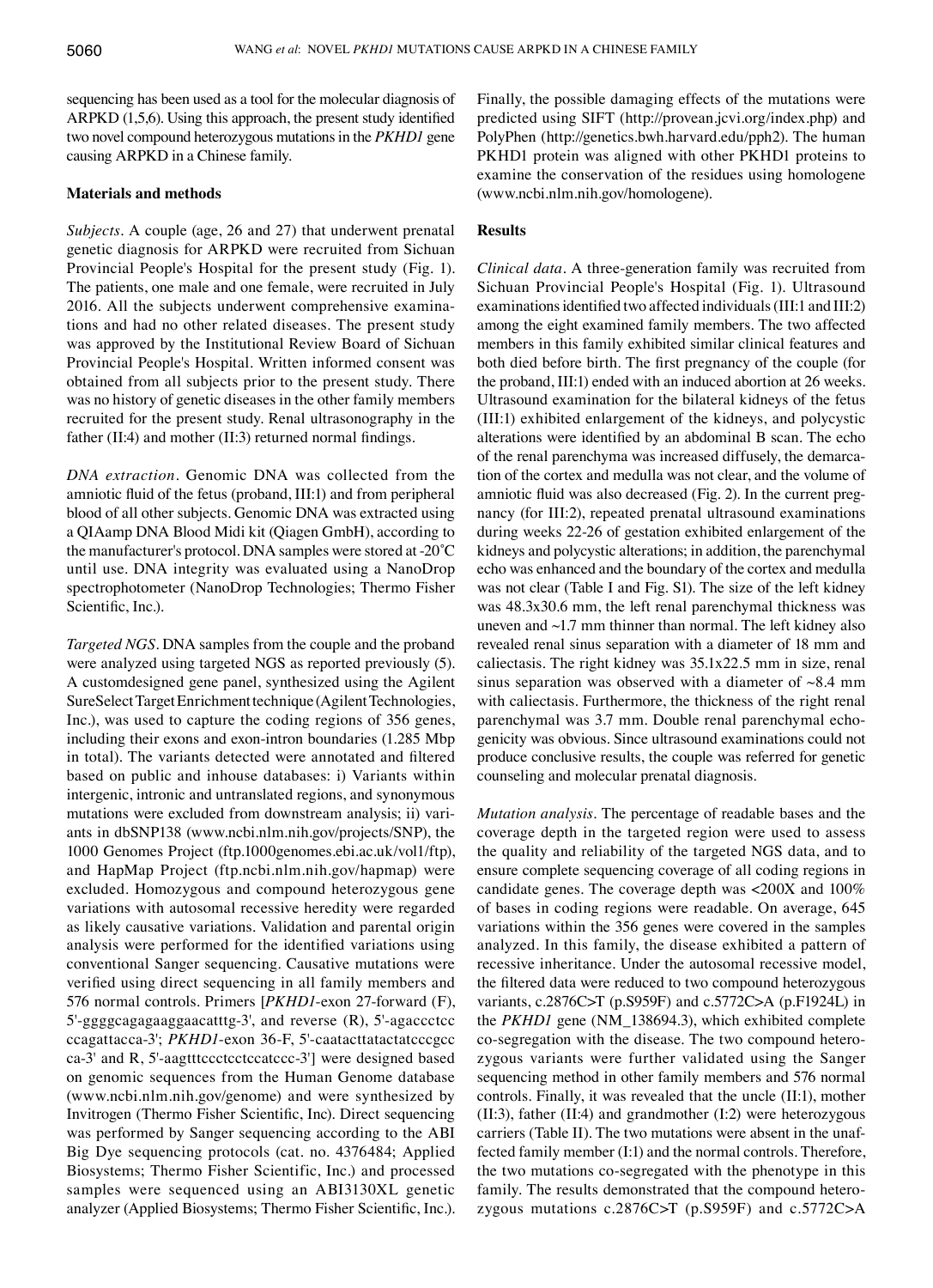

Figure 1. Pedigree of the family with autosomal recessive polycystic kidney disease. Solid symbols indicate affected individuals; open symbols indicate unaffected individuals; squares indicate male individuals; circles indicate female individuals; crosses indicate miscarriages; the arrow indicates the proband and the slash indicates a deceased individual.



Figure 2. Abdominal ultrasound examinations for the fetus (III:1) at 26 weeks. (A) On the coronal section of the abdomen of the fetus, the size of the two kidneys was increased markedly, the echo of the renal parenchyma was increased diffusely and the volume of amniotic fluid was decreased. (B) A cross‑section of the abdomen of the fetus exhibited microcystic alterations in both kidney parenchyma and fibrocystic alterations in the portal vein area of the liver parenchyma. LK, left kidney; RK, right kidney.

(p.F1924L) in the *PKHD1* gene are responsible for ARPKD (Fig. 3). Comparative amino acid sequence alignment of other *PKHD1* proteins across different species revealed that the mutations occurred at highly conserved positions in exons 27 and 36 (data not shown). Furthermore, the two compound heterozygous mutations were predicted to be damaging by the SIFT and PolyPhen tools (Table II). The substituted amino acid was predicted to alter the hydrophobicity of the *PKHD1* protein. For c.2876C>T (p.S959F) mutation, the hydrophilic serine is changed to a hydrophobic phenylalanine at position 959, while the phenylalanine is changed to leucine at position 1,924, potentially affecting the structure of the protein, for c.5772C>A (p.F1924L) mutation.

## **Discussion**

As increased echogenicity and renal enlargement are the main indicators of ARPKD from an ultrasound (1,7); notably,

|                                   | Table I. Pregnancy and fetal growth data of the fetus (III:2).               |                              |                                      |                                                                                                                                                                        |                                                                                                          |
|-----------------------------------|------------------------------------------------------------------------------|------------------------------|--------------------------------------|------------------------------------------------------------------------------------------------------------------------------------------------------------------------|----------------------------------------------------------------------------------------------------------|
| (based on LMP)<br>Gestational age | Biometric measurements                                                       | gestational age<br>Composite | Amniotic fluid index                 | Fetal kidney measurements                                                                                                                                              | Comments                                                                                                 |
| 22.5 weeks                        | BPD, 54 mm; HC, 206 mm;<br>AC, 186 mm; Unit, 38 mm;<br>HL, 36 mm; TCD, 25 mm | 23.1 weeks                   | mm, oligohydramnios<br>$\frac{1}{4}$ | Right kidney, 35.1x22.5x3.7 mm<br>$( >97\%)$ ; left kidney, 48.3x30.6x<br>$1.7 \text{ mm} (>97\%)$                                                                     | i) Bilateral enlarged echogenic fetal kidneys;<br>ii) Oligohydramnios                                    |
| 24.6 weeks                        | $\overline{\mathsf{X}}$                                                      | 25.2 weeks                   | 114 mm, oligohydrannios              | $\stackrel{\triangle}{\geq}$                                                                                                                                           | i) Bilateral enlarged echogenic fetal kidneys;<br>ii) Oligohydramnios; ii) Right cleft lip and<br>palate |
| 26.2 weeks                        | BPD: 65 mm HC: 241 mm<br>AC: $220$ mm Unit: $45$ mm<br>HL: 42 mm CER: N/A    | 27.1 weeks                   | mm, oligohydramnios<br>120           | Right kidney, $44x28x8.1$ mm (>97%);<br>left kidney, 45.5x25x4.4 mm $(>97\%)$                                                                                          | i) Bilateral enlarged echogenic fetal kidneys;<br>ii) Oligohydrannios                                    |
|                                   |                                                                              |                              |                                      | AC, abdominal circumference; HL, Humeral length; TCD, Transverse diameter of cerebellum; BPD, biparietal diameter; HC, head circumference; LMP, last menstrual period. |                                                                                                          |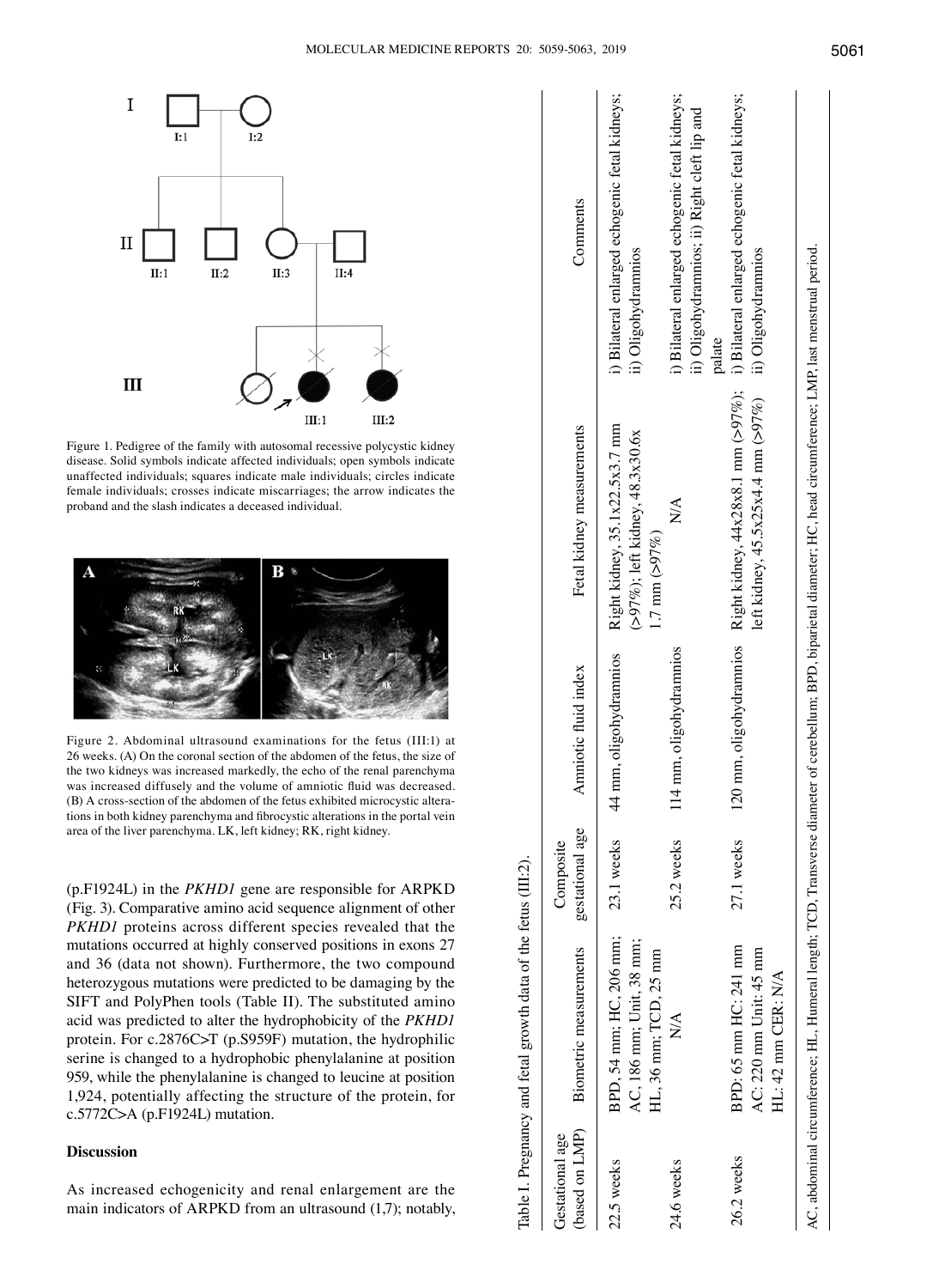

Table II. Two novel polycystic kidney and hepatic disease 1 mutations identified in a family with autosomal recessive polycystic kidney disease.

a Genomic positions are presented according to UCSC hg19 (genome.ucsc.edu). Het, heterozygous.



Figure 3. Polycystic kidney and hepatic disease 1 mutations identified in the family with autosomal recessive polycystic kidney disease. Two novel compound heterozygous mutations, (A) c.2876C>T (p.S959F) and (B) c.5772C>A (p.F1924L), were identified. Mutations are indicated by a red arrow.

prenatal diagnosis of ARPKD using ultrasound alone is not reliable (8). For 35% of patients with only medullary abnormalities, the standard ultrasound exhibits a normal signal (9). The family in the present study underwent repeated antenatal ultrasound examinations and fetal diagnosis of ARPKD was confirmed at week 23.

Considering the phenotypic variability (1), clinicians should consider the risk of predicting the clinical outcome of a child whose parents had already suffered abnormal pregnancies. The use of *PKHD1* sequencing data for clinical decision-making requires caution, particularly in cases where only novel or rare missense variants are identified. In the present study, ultrasound results of the first pregnancy of the couple (for the proband, III:1) exhibited separation of the left renal sinus, enhancement of the right renal parenchymal echo, more echo‑free zones in the right kidney, which indicated a number of cystic renal dysplasia, and the right cleft lip and palate.

 Multiple lines of evidence support that *PKHD1* gene mutations serve a pathogenic role in ARPKD (1,10). All of the identified mutations in *PKHD1* are distributed throughout the gene without evidence of clustering at specific sites. The majority of these mutations are compound heterozygous mutations, which consist of 332 missenses (252 possibly/probably pathogenic and 80 single nucleotide polymorphisms), 55 nonsense, 86 frame shift and 58 silent mutations (1,9,11-13). The two mutations identified in the present study, to the best of our knowledge, have not previously been reported. Patients with two truncation mutations exhibit a grievous phenotype resulting in perinatal or neonatal demise, whereas patients escaping from neonatal lethality usually possess no more than one amino acid substitution (14). The proband (with two mutations) in the present study died, resulting in a miscarriage, whereas the parents, with only one of the two gene mutations, had no phenotype. It is hypothesized that the expression of only a minimal amount of functional protein is required for survival during the neonatal period in ARPKD (7). Since there are 67 exons in the *PKHD1* gene, it is not efficient to screen mutations for this gene by Sanger sequencing. Therefore, targeted NGS which may be of specific interest to identify mutations (2), was employed to identify causative mutations in *PKHD1*. In the present study, two newly identified mutations (c.2876C>T and c.5772C>A), which caused moderate alterations in the genotype and no changes in the phenotype of the parents, were identified. These observations were consistent with previous reports that patients who survive the neonatal period usually have no more than one missense mutation  $(8-10)$ .

In conclusion, the present study emphasized the importance of prenatal diagnosis of renal abnormalities by routine fetal anatomic ultrasound and genetic testing for ARPKD. Furthermore, the present study provided details of the changes in fetal biometry over the prenatal and perinatal course of ARPKD with two novel *PKHD1* mutations.

#### **Acknowledgements**

Not applicable.